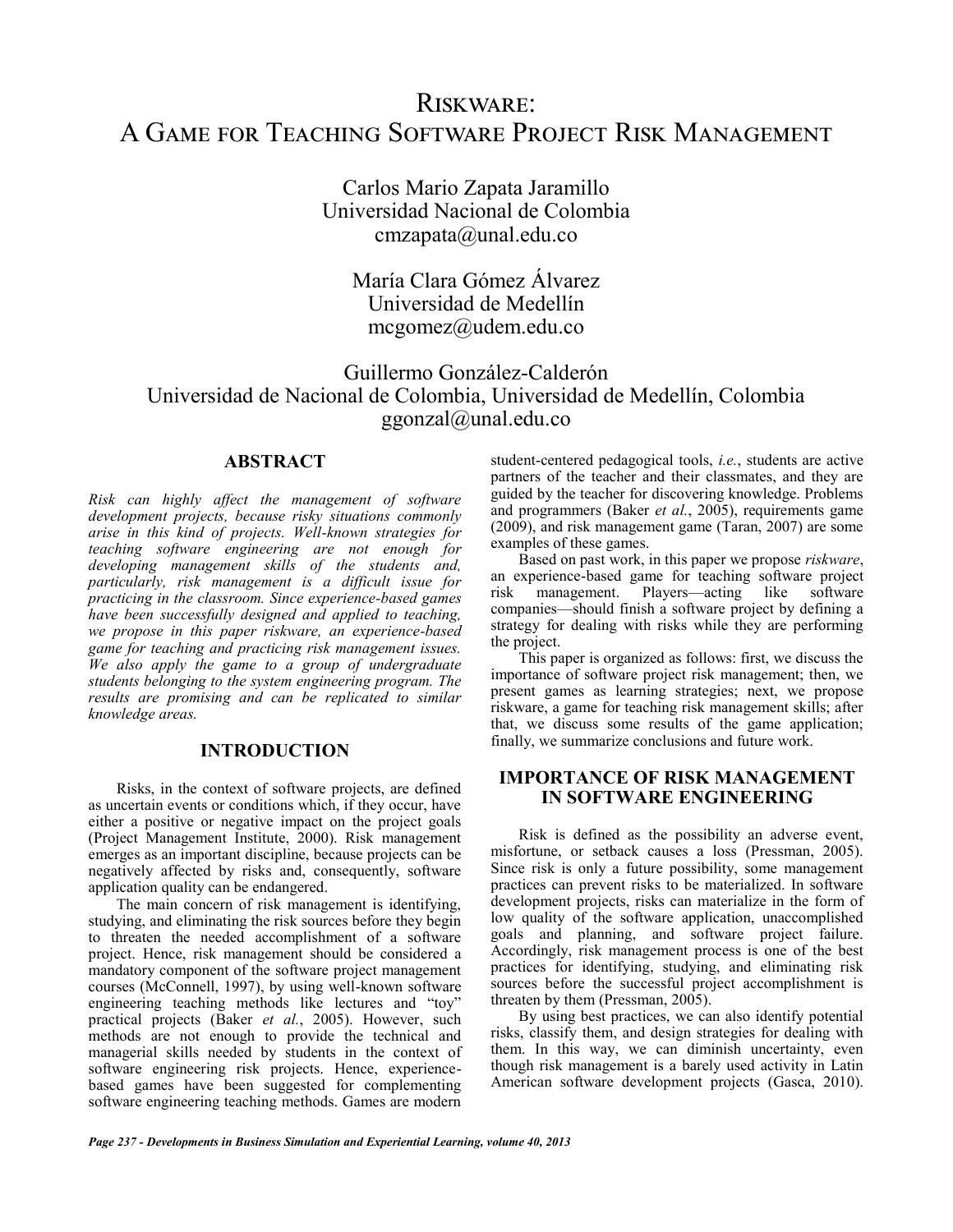Table 1 lists some risks and the possible mitigation strategies (Sommerville, 2005).

American Systems Corporation (2012) defines the following set of the main rules related to the software project risk management:

- 1. Rule 1. Projects without risk management are actually making risky progress.
- 2. Rule 2. Risk management is not for free. Organizations need to compromise resources, establish plans and processes, and keep emergency funds.
- 3. Rule 3. Risk management responsibilities should be centralized, in order to avoid coordination of a distributed management.
- Rule 4. Organizations should prioritize and focus on critical risks. However, all risks should have a mitigation strategy.
- 5. Rule 5. Project managers are responsible for taking actions in the software development process, while project risk managers are responsible for identifying and controlling risks.
- 6. Rule 6. Risk management process should be defined and consistently followed throughout the entire organization. All actions should be devoted to accomplish risk management organization policy requirements.

## **GAMES AS LEARNING STRATEGIES**

A game is a closed formal system subjectively representing a subset of the reality, in which every run of the game generates a new version of the history. The final outcome depends on the global conditions of the game, the features of the players, and the interaction among players (Kasvi, 2000). Bushell, as cited by Dempsey *et al*. (1996) defines gaming as an interactive activity intended to replicate expected real-world conditions. Such activity stimulates the decision-making process. Some behavioral rules are accepted by the players in the competition, and they make decisions affecting themselves and the other players (Dempsey *et al*., 1996). In order to be considered "educational," a game should exhibit the following features (Burgos et al., 2006): (i) a premise to-be-solved as a starting point; (ii) at least one true solution; (iii) at least one learning strategy—e.g., new knowledge generation, previously acquired knowledge reinforcement, skill exercise, concept discovery, creative development, and experience sharing.

According to the previous definitions, some authors propose the following advantages for using games in the teaching-learning process:

- Games ease the learning-by-doing approach, because they develop communication skills and consider emotions in the learning process. Consequently, they promote learning by peer interaction (Kober & Tarca, 2000).
- 2. Critical thinking, communication skills, debate, and decision making are developed by the learning-bygames strategy in a practical way substantially different from the theoretical approach of lectures (Baker *et al*., 2005).
- We can increase with games the speed of learning and improve the knowledge acquisition (Klassen & Willougby, 2003). By working in teams, students are promoted to achieve consensus on tasks, goals, and methods (Laneima, 2004).

## **RISKWARE GAME DESCRIPTION**

#### **GAME GOALS**

We aim to achieve the following goals after playing riskware:

- 1. Recognizing the importance of software project risk planning before the project start up (proactive management) in order to early take actions for mitigating risks.
- 2. Identifying risks, as well as mitigating resources and controls, linked to software development projects.
- 3. Recognizing two factors—occurrence probabilities and impact measurement—for mitigating software development project risks.

#### **GAME EQUIPMENT**

1. Board: contains a honeycomb structure divided into three representative stages of software development

| <b>Risk</b>                                | <b>Mitigation strategies</b>                                                                                                                                   |
|--------------------------------------------|----------------------------------------------------------------------------------------------------------------------------------------------------------------|
| Too many require-<br>ments changes         | Definition of a process for managing requirements changes.<br>Agreement between analyst and stakeholders about policies for requirements change<br>management. |
| Lack of technically<br>qualified personnel | Creation of a repository of qualified personnel.<br>Definition of training activities inside a software development project.                                   |
| Lack of business<br>knowledge              | Establishment of continuous stakeholder interaction schemes.<br>Definition of stakeholder-development-team knowledge transfer plans.                           |
| Poor performance                           | Definition of individual improvement plans.<br>Establishment of supporting additional resources.                                                               |

#### **Table 1. Some risks and their mitigation strategies**

*Page 238 - Developments in Business Simulation and Experiential Learning, volume 40, 2013*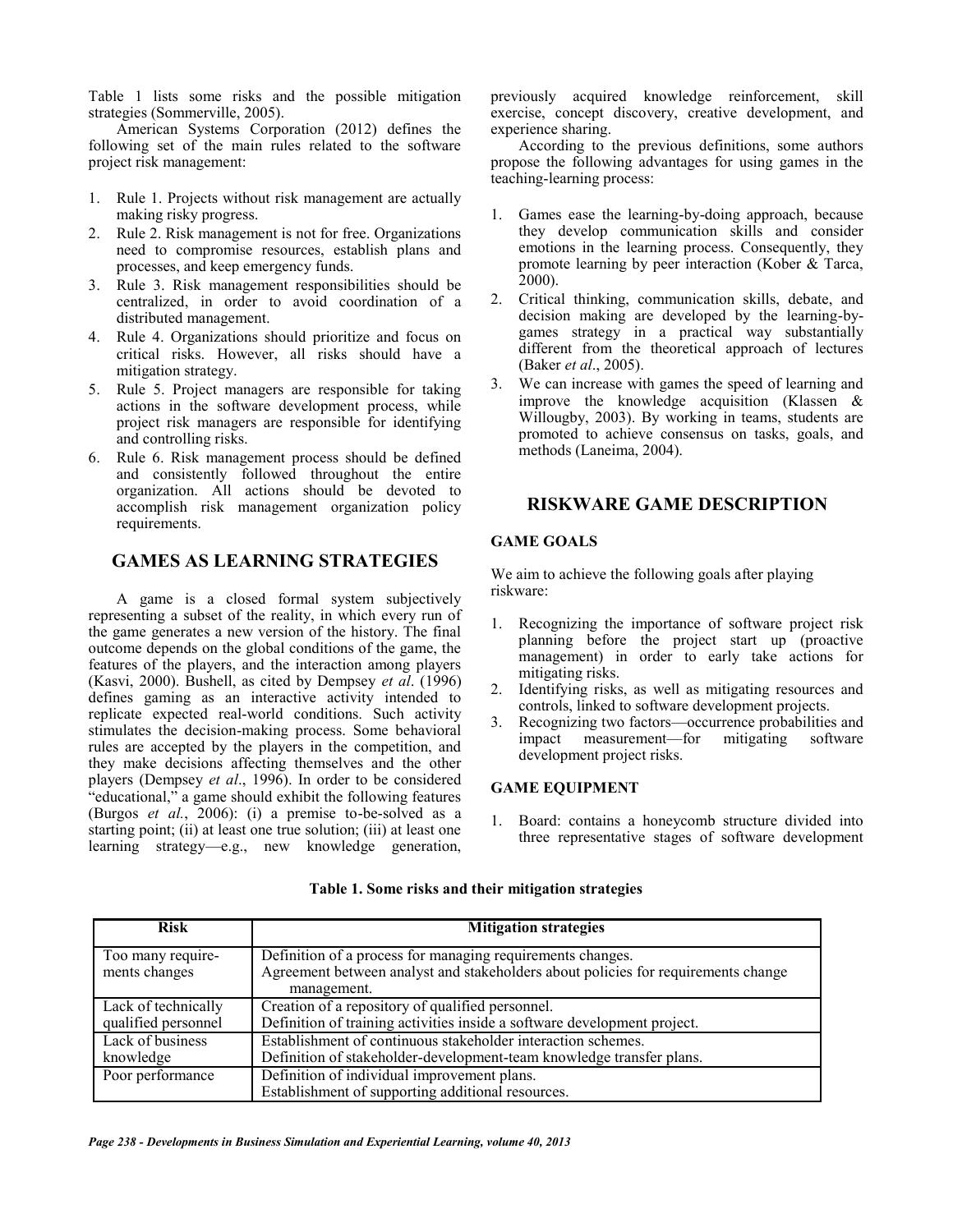projects: definition and analysis; design and implementation; maintenance and operation.

- 2. Hexagonal pieces: represent 30 risks commonly associated with stages of the software development process and distinguished by colors (see Exhibit 1). Each piece has pairs of numbers in the corners in which way that the joint of three pieces completes the set of numbers 1–6. The numbers are used for defining the materialization of a risk.
- 
- 3. Die: a common 6-sided die Path control fold: a facsimile of the board in which players can define a path to face the game (see Exhibit 2).
- 5. Game instructions fold: contains twelve short rules for understanding and remembering the game instructions.
- 6. Risk and payment sheets (see Tables 1 and 2): risk sheet describes the risks, the mitigating resources and controls, and the impact. Payment sheet includes the exponential payment related to each level of the game, varying from COP\$5.000 to COP\$400.000 (game currency; it is not real but fake money).
- 7. Tokens: at least 6 colored tokens representing the players.
- 8. Initial money amount: each player receives COP\$200.000 in game currency.
- 9. Control and resource cards: 44 cards (4 per control/ resource) including the name and value of the control/ resource. Types of cards are the following (see Exhibit 3): signed contract, available expert, documentation methodology, historical data, license purchase, quality management system, IDE actualization, written certificate, regular backup, motivated employees, and test suite.

#### **GAME RULES**

- 1. All players take hexagonal pieces and fit them in any order on the board stage according to the color.
- 2. Players should move their token by following lines from corner to corner of a hexagonal piece. Two arrows are the signals of the starting point.



**Exhibit 1**

## **Risk sheet Table 1**

| <b>Risk</b>           | Impact           | Resource/Control    |                  |  |
|-----------------------|------------------|---------------------|------------------|--|
| Incomplete functional | Medium           | Written certificate | Available expert |  |
| tests                 | (lose two turns) | COP\$10.000         | COP\$70.000      |  |

## **Payment sheet Table 2**

| <b>STAGE</b>      |       |        |        |        |        |        |          | c<br>$\bullet$ |         | 10             | 11      | 14      |
|-------------------|-------|--------|--------|--------|--------|--------|----------|----------------|---------|----------------|---------|---------|
| <b>PERCENTAGE</b> |       |        |        |        | 10     | 16     | 25<br>25 | 33             | 48      | 6 <sub>1</sub> | 79      | 100     |
| <b>PAYMENT</b>    | 5.000 | 10.000 | 15.000 | 20,000 | 40.000 | 65.000 | 100.000  | 130.000        | 190.000 | 245.000        | 315.000 | 400.000 |

*Page 239 - Developments in Business Simulation and Experiential Learning, volume 40, 2013*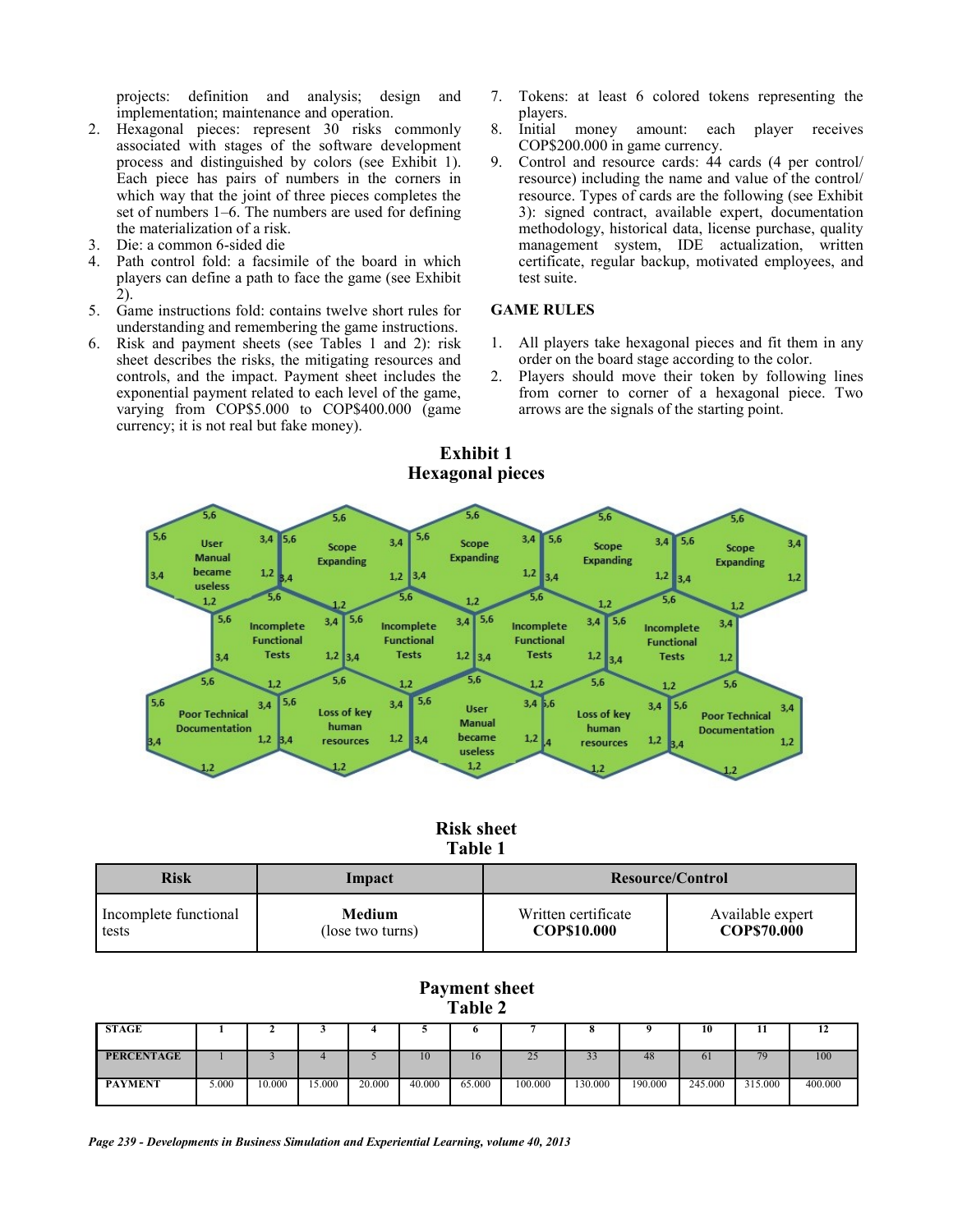- 3. Tokens should be moved step-by-step, from one corner to the next one.
- 4.
- 5. The board boundaries cannot be included in the path defined by a player.
- 6. Only forward moves are allowed (from the "begin" signal to the "end" signal).
- 7. One player turn have two actions: (i) moving the token to the next corner and (ii) throwing the die for defining the risk to be selected. Related to the risk, the corner have three hexagonal pieces numbered with the pairs  $(1,2)$ ,  $(3,4)$ , and  $(5,6)$ . The number matching the die reveals the candidate risk to be materialized.
- 8. At the beginning of the game, each player receives COP\$200.000. This game currency can be invested in

buying controls/resources—valid during the entire game period—in order to mitigate risks and avoid risk materialization.

- 9. Once the game rules are explained, in the next 15 minutes all players should define the path to follow in the board and the controls/resources he/she wants to buy.
- 10. In order to mitigate a risk, players need both a control and a resource. If a player has only one of them, the risk is not mitigated.
- 11. If a risk is materialized and the player has both the resource and the control for mitigating the risk, the player can continue the game. In other case, the player receives the defined impact of the materialized risk.

## **Exhibit 2 Path control fold**



*Page 240 - Developments in Business Simulation and Experiential Learning, volume 40, 2013*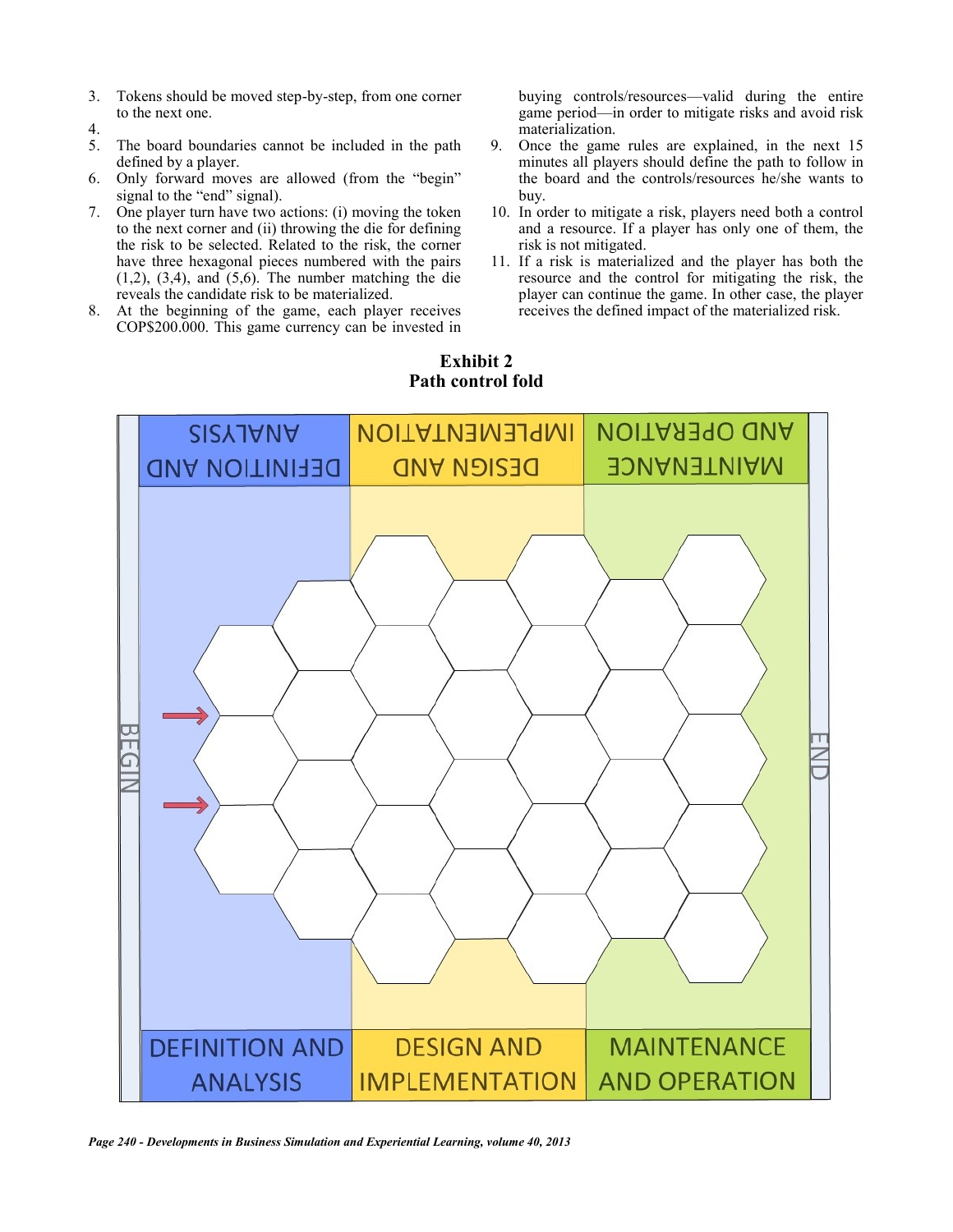- 12. Three kind of impact are defined: high, medium, and low. High impact implies losing two turns and medium impact means losing one turn. A game situation with low impact has choices: (i) player can pay half of the money needed to buy the control and the resource; or (ii) if he/she lacks the money or he/she does not want to pay the money, turn is lost.
- 13. The end of the game is reached when the first player comes to the "end" signal.
- 14. By the end of the game, each player receives a payment related to the advance level he/she reaches. Risk and payment sheet has the information belonging to each board stage.

#### **GAME WINNER**

By the end of the game, the winner can be determined by counting the game currency available for each player (the amount resulting from the usage of the initial money and the payment for crossing the board).

## **RESULTS OF THE GAME APPLICATION**

Riskware was applied to 18 undergraduate students belonging to the software project management course of the Universidad Nacional de Colombia system engineering program. Results were collected from students by filling in the following poll:

- 1. How actual is the game compared with a software development project?
- 2. What fun factor would you assign to the game (1 deficient, 2-acceptable, 3-good, 4-very good, 5 excellent)
- 3. How simple to play seems to be the game?
- 4. What do you learn from the game?
- 5. What do you think is the best strategy for winning the game?
- 6. What would you change to the game?
- 7. Would you please mention two risks belonging to any software development stage and the controls/resources needed to mitigate them?

The purpose of this poll is obtaining feedback related to the realism degree, the simplicity, and the fun degree for players. Also, we need to assess the accomplishment of the teaching purpose of the game and the learned lessons (the strategy followed by players in the game and the knowledge obtained about risk management).

The first question is oriented to identify the realism degree perceived by players of the game. Students agree on the fact that simulating software project risks by using riskware is very close to reality, and they argue some reasons shown in Table 3.

Related to the second question, most of the students (53%) assign to riskware a value of very good in the fun factor. 37% of the students believe the game is excellent and 11% of the students tell the game is good related to the

## **Exhibit 3 Control and resource cards**



**Table 3 Reasons for justifying riskware realism**

| No. | <b>Result</b>                                                                                                                                                                                       | <b>Student percentage</b> |
|-----|-----------------------------------------------------------------------------------------------------------------------------------------------------------------------------------------------------|---------------------------|
|     | Riskware presents some issues involved in software development projects,<br>e.g., phases, risks, planning, etc.                                                                                     | 37%                       |
|     | Riskware presents the possible risks, impact, occurrence probability, and miti-<br>gation choices of a software development project                                                                 | 26%                       |
|     | Riskware shows the importance of planning for mitigating risks can material-<br>ize when executing a software development project. Some issues are highlight-<br>ed: budget and risk prioritization | 26%                       |
|     | Riskware simulate randomness as an external factor affecting a software de-<br>velopment project                                                                                                    | 21%                       |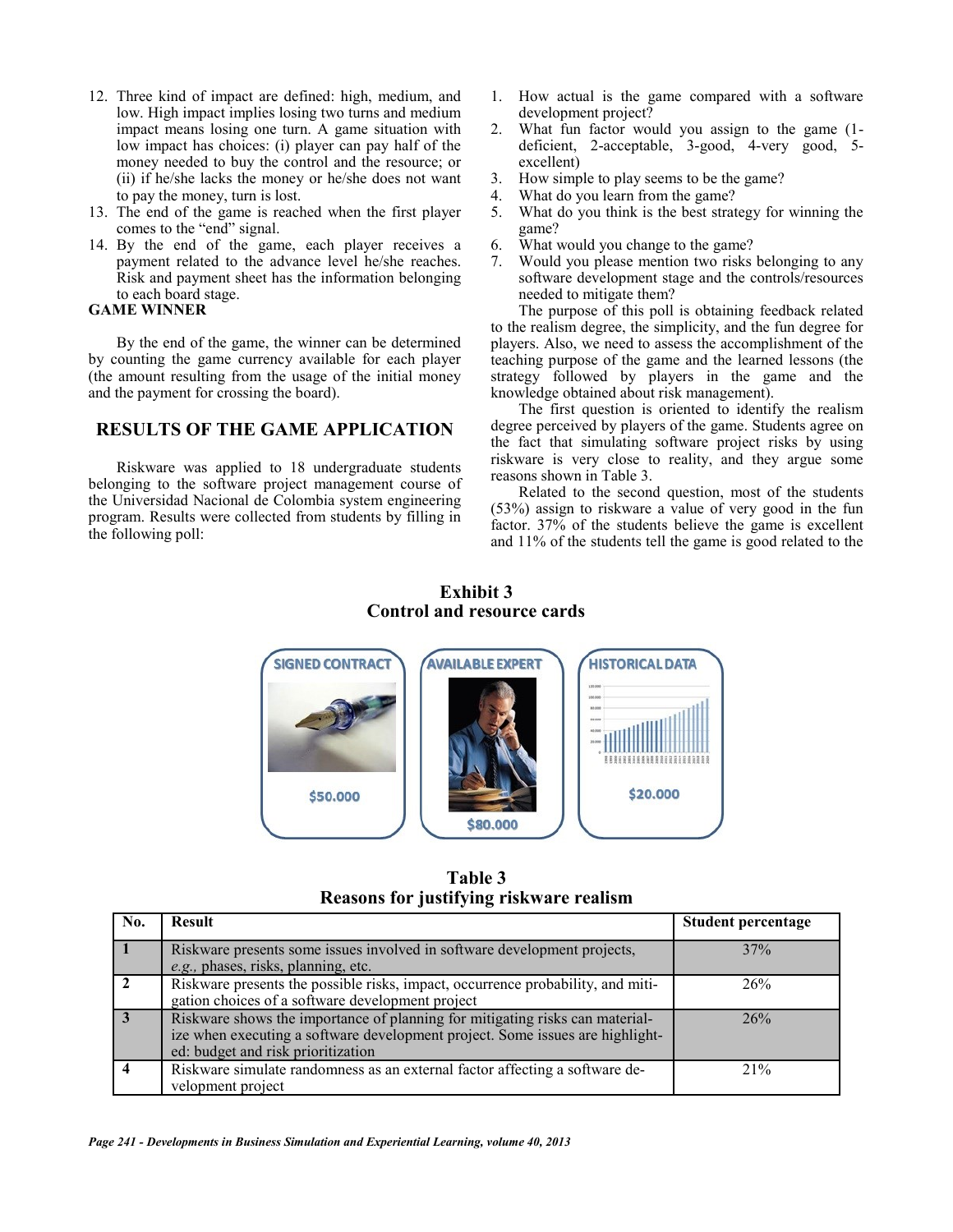fun factor. This feedback reinforces the motivation as a factor for designing this kind of teaching strategies.

Related to the third question, most of the students (53%) believe riskware is very simple to play because the game rules are clearly stated from the beginning of the game, while 47% of the students tell that the game is moderately simple to play, because the player should completely understand the rules and define a good strategy simultaneously, which is not so simple to achieve.

Table 4 summarizes the answers to the fourth question. Planning, choices, randomness, and budget are identified as the main learning issues of the game. The second result is directly linked to the third riskware goal. Be advised that the second riskware goal—risk identification—is the main topic of the seventh question. The third and fourth results are linked to the actual situations we need to face in actual software development projects.

The strategies the players try to apply for winning the game (fifth question) are shown in Table 5. Results are directly associated with the risk management discipline, since intuitively we can discover some key factors: risk materialization throughout the board (risk occurrence probability), turn losing during the game when risks are not mitigated (risk impact), and focus on the importance of some controls/resources to prioritize the purchase (budget limitations).

Improvement suggested for riskware (the sixth question) is defined as "none" for most of the students. However, some of the students suggest: (i) secret purchase of controls/resources, for avoiding revealing the strategy of the players; (ii) numbering the stages of the game for the players clearly locating the position of each player of the game; and (iii) increasing the amount of initial money to be invested, in order to simulate more actual situations. The first two suggestions are easy to implement, but the third

one is not suitable because of the game limitations. Precisely, we need to simulate the lack of resources for promoting good choice of the available resources/controls.

Seventh question—directly related to the second riskware goal—was correctly answered by 32% of the students. 47% of the students mentioned the two risks and some of the resources/controls needed for mitigating the risks, and 95% of the students only mentioned two risks. This question was the most challenging of the poll, because some of the students are so immersed into the strategy for winning the game that they do not focus on the name of the risks and the resources/controls purchased. The game is useful for both giving risk management issues to the students and showing some of the most frequent risks can be materialized in a software development project.

#### **CONCLUSIONS**

Experience-based games are positioned as an ideal organizational learning strategy for spreading tacit knowledge among the members of an organization, because while they are applied the players:

- 1. Are involved in an active way in the teaching-learning process.
- 2. Gain instant feedback from the actions taken during the game. So, they can assess the consequences of such actions.
- 3. Actively interact with each other and exchange opinions about the several action courses followed during the game. Hence, they reveal factors to be accounted by experts in risk management when they are making decisions.

**Table 4 Learning issues of riskware**

| No.            | <b>Result</b>                                                                                                                         | <b>Student percentage</b> |
|----------------|---------------------------------------------------------------------------------------------------------------------------------------|---------------------------|
|                | Good (strategic) planning is important for mitigating risks                                                                           | 74%                       |
| $\mathbf{2}$   | Impact and occurrence probability are the main issues to choice in mitigating<br>risks                                                | 47%                       |
| $\overline{3}$ | Randomness affects software development projects because of the uncertainty<br>about the risks with some probability of materializing | 32%                       |
|                | Risks cannot be mitigated because of budget limitations                                                                               | 16%                       |

**Table 5 Strategies for winning riskware**

| No. | <b>Result</b>                                                                                        | <b>Student percentage</b> |
|-----|------------------------------------------------------------------------------------------------------|---------------------------|
|     | Defining the path with risk occurrence probability in mind                                           | 37%                       |
|     | Investing more money in resources/controls which help to mitigate most of the<br>risks               | 32%                       |
|     | Identifying the path with most common risks and looking for mitigate the risks<br>with higher impact | 26%                       |
|     | Configuring the board in such a way that common risks are close                                      | 21%                       |